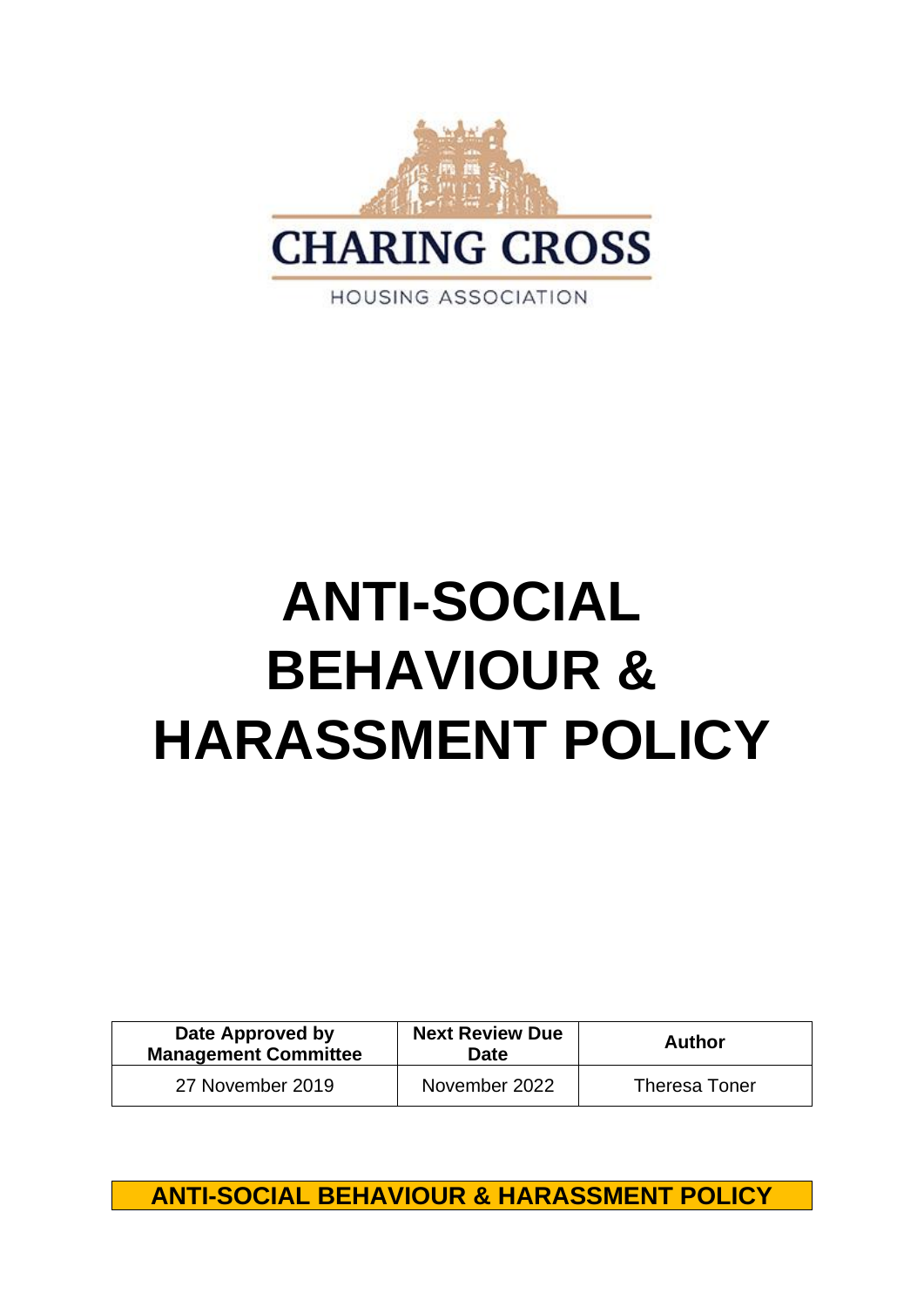#### **1. POLICY STATEMENT**

- 1.1 This policy covers the Association's approach towards antisocial behaviour (ASB) and harassment. It outlines how the Association aims to deliver excellent customer service by preventing, and dealing effectively with all forms of ASB. We recognise the importance of tackling antisocial behaviour and harassment and will ensure that effective and early action is taken to tackle where and when it arises.
- 1.2 This policy aims to give a clear and consistent message that ASB, racial harassment or hate crime in any form will not be tolerated and that there will be consequences of such behaviour. The Association aims to address all forms of ASB effectively, fairly, timely and transparently.
- 1.3 Where people live close together there is always a scope for friction and disputes. Clashes of lifestyles where people from different age groups, different cultural backgrounds, different working or sleeping patterns, can easily give rise to arguments. The responsibility for common areas, problems of litter, noise, crime, and the behaviour of children can lead to disputes, which can become long running, and at times lead to harassment.
- 1.4 Where there is behaviour that causes harassment, alarm and distress, all the tools available to the Association will be utilised in a prompt and proportionate manner based on the circumstances of the case.
- 1.5 Below is a summary of the Association policy commitments
	- To work to prevent ASB happening in the first place
	- Look to modifying behaviour through support, persuasion and legal sanction with eviction or re-housing used as last resort when all other options have been exhausted
	- Focus upon the impact the ASB has on the victim, as this is likely to vary from one individual to another and respond to appropriately given the severity of the impact
	- Work with partners to tackle all forms of AS and refer people on to support services where appropriate
	- Identify vulnerable people, whether victim or perpetrator, and ensure staff work with them appropriately
	- Ensuring that the Association comply with all relevant legislation

#### **2. ROLES AND RESPONSIBILITIES**

2.1 The Director is responsible for ensuring that the Association are compliant with legislative and regulatory requirements and good practice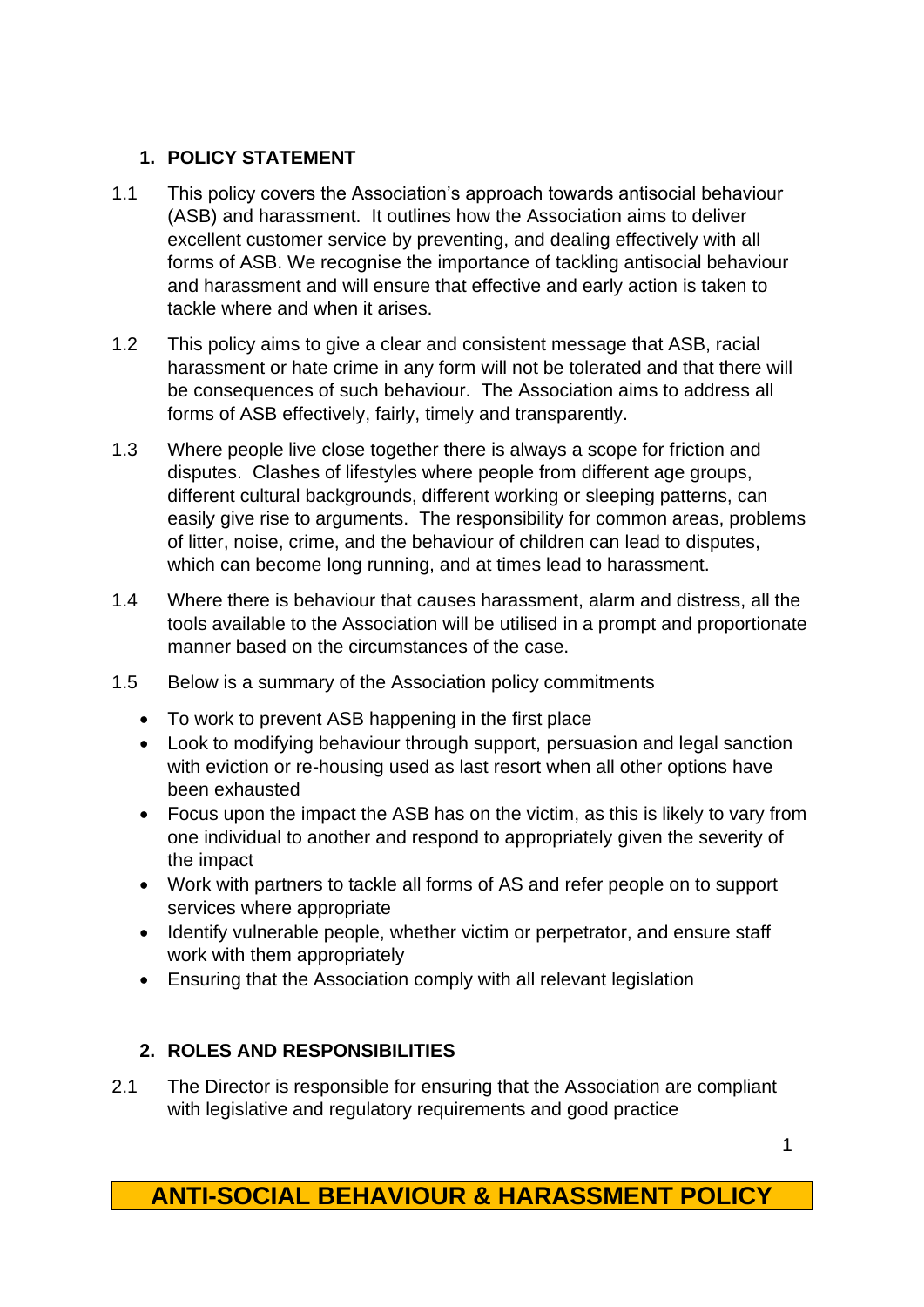- 2.2 The Housing Manager is responsible for the implementation of this policy in practice with a focus upon the following:
	- Ensuring that all staff are familiar with the policy;
	- That staff follow the policy;
	- That staff have the necessary tools and training to enable them to perform their job role
- 2.3 Staff are responsible for ensuring that they assist the Association to carry out their obligations:
	- Be aware of this policy and associated guidance
	- Participate in any training which the association makes available
	- Communicate any issue with the policy to the Housing Manager

#### **3. REFERENCES AND SOURCES**

- 3.1 The following legislation, references and sources are relevant to the delivery of this policy and related procedure
	- The Antisocial Behaviour (Scotland) Act 2004
	- Data Protection Act 2018
	- General Data Protection Regulation
	- Equality Act 2010
	- The Housing (Scotland) Act 2001 and related Housing (Scotland) Act 1987
	- The Housing (Scotland) Act 2014 introduces new powers including stream lined eviction for ASB and increased powers to use short Scottish Secure tenancies for ASB
	- The Protection from Harassment Act 1987
	- With this policy the Association is compliant with The Scottish Social Housing Charter outcome 6; "tenants and other customers live in well maintained neighbourhoods where they feel safe.

#### **4. IMPACT ON DIVERSITY**

- 4.1 The association is committed to promoting equality and diversity by ensuring that this policy is applied in a manner that is fair to all sections of the community, with due regard to the protected characteristics as per the Equality Act 2010.
- 4.2 All customers are asked to provide diversity details which are used to monitor the services we provide.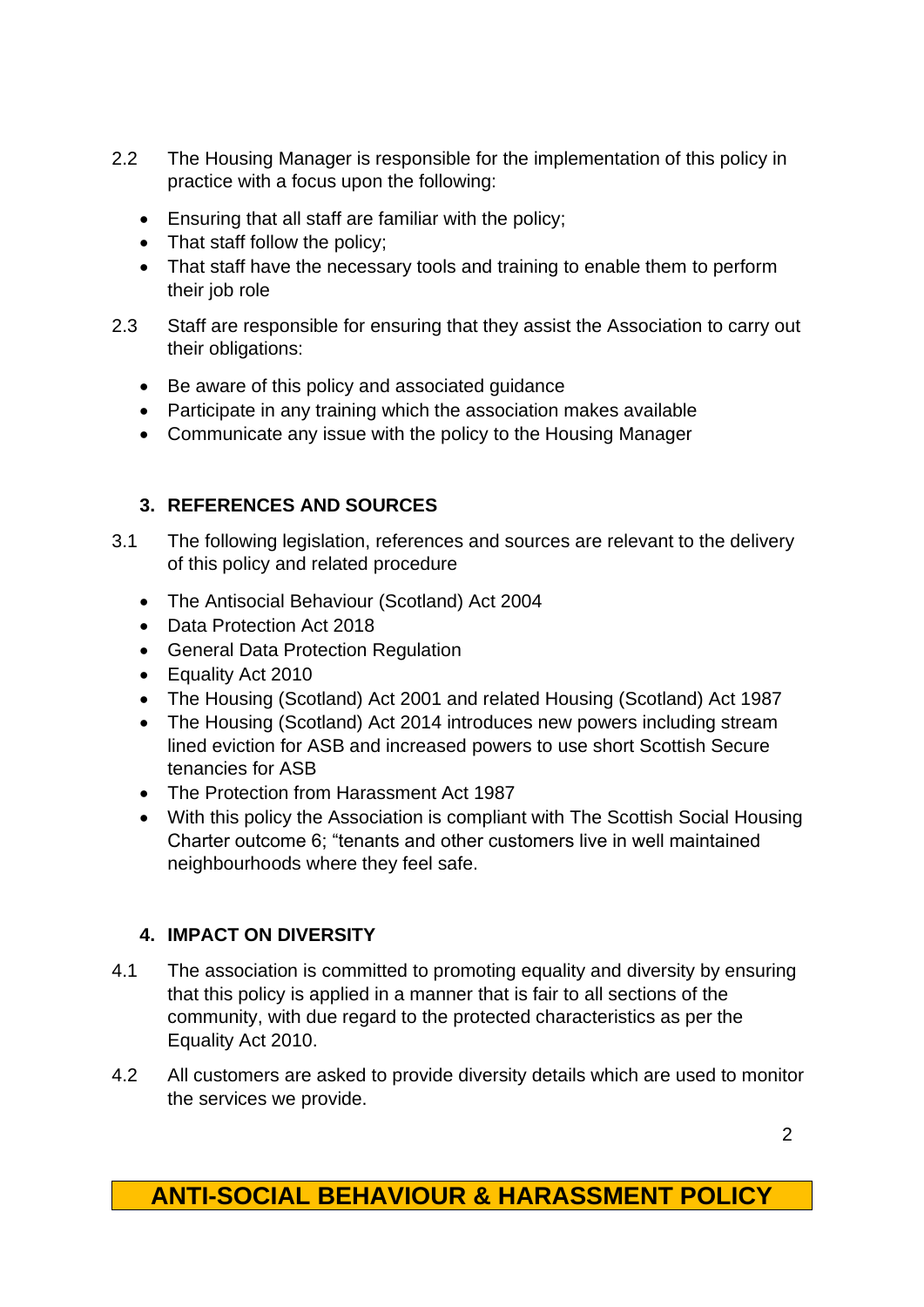#### **5. CUSTOMER CONSULTATION**

Customer consultation has not taken place for this policy review due to mandatory legislative changes.

#### **6. MONITORING AND COMPLIANCE**

The Housing Manager is responsible for ensuring all staff follow the procedure

#### **7. APPROVAL**

This has been approved by the Management Committee

#### **8. OPERATIONAL ARRANGEMENTS**

- 8.1 Antisocial Behaviour
- 8.1.1 The key factor in deciding whether any specific behaviour is antisocial or not is the impact of the behaviour on others. The definition of ASB in the Antisocial Behaviour (Scotland) Act 2004 is that a person engages in ASB if they:
	- Acts in a manner that causes or is likely to cause alarm or distress; or
	- Pursues a course of conduct that causes or is likely to cause alarm or distress to at least one person who is not in the same household
- 8.1.2 ASB in the tenancy agreement is also referred to as nuisance and annoyance
- 8.1.3 The following types of behaviour will always be considered antisocial:
	- Any type of criminal or alleged criminal behaviour (this includes the sale of drugs, handling stolen goods; criminal damage; prostitution; theft or assault
	- Noise nuisance for instance, loud music, shouting, noise from televisions and hifi systems; excessive barking
	- Intimidation and harassment. This includes malicious phone calls, putting offensive material through letter boxes etc
	- Aggressive language and behaviour. This would include both verbal and physical aggression, language and gestures
	- Actual violence against property or persons. This includes vandalism, fire raising and criminal damage
	- Any hate related incidents that targets those of identified groups because of perceived differences such as race, religion, gender, age etc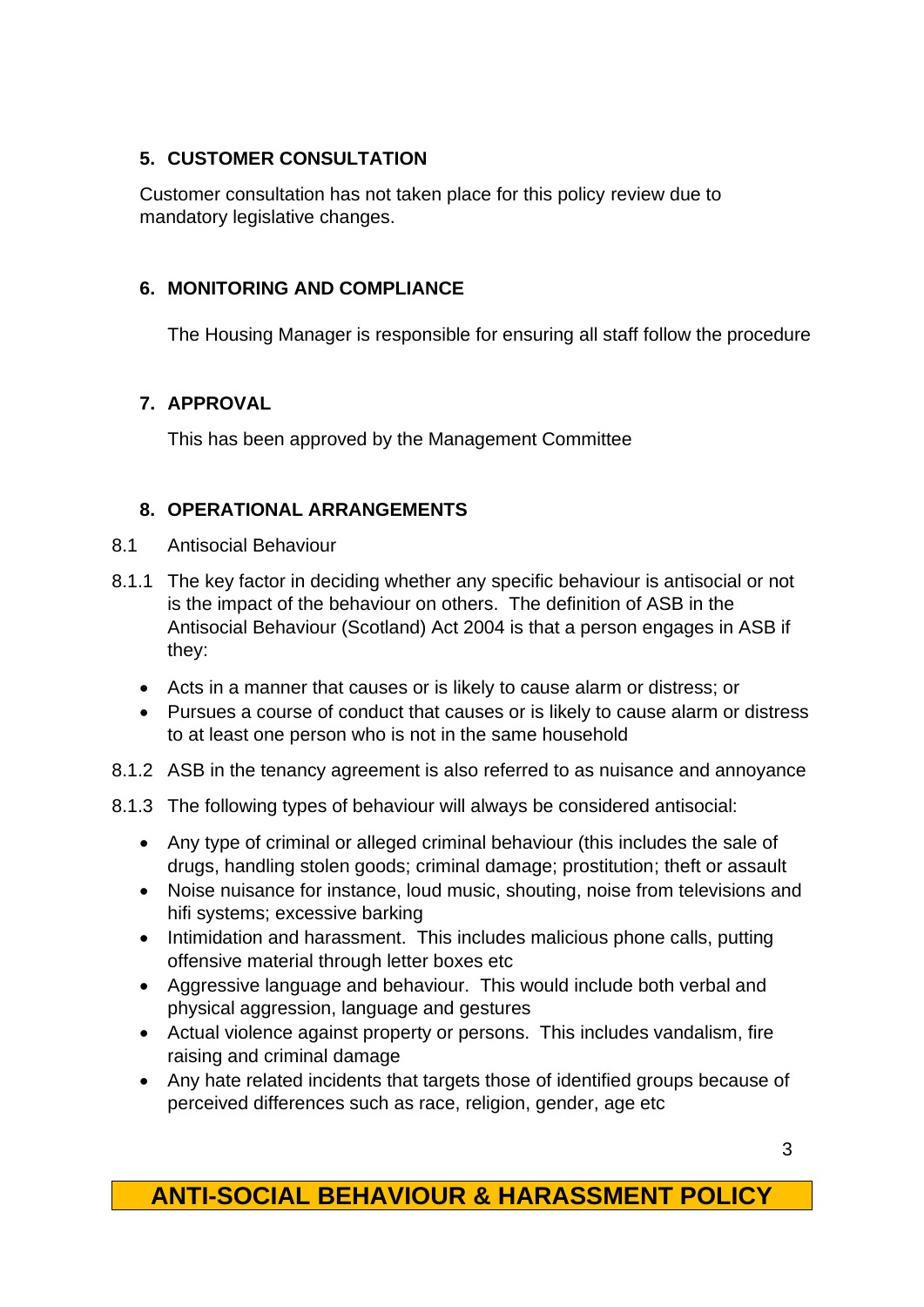- Using Association property for unlawful purpose e.g. to grow or sell drugs; to store stolen goods
- Heated, aggressive, physical or unruly disputes between neighbours
- Alcohol abuse and drunken behaviour in communal or public areas
- Loitering in communal areas
- 8.2 Harassment and hate incidents
- 8.2.1 Harassment is a more specific form of ASB. The definition used for this policy and procedure:
	- Unwanted and unwarranted conduct which is either intended to or causes a person(s) alarm or distress
	- Violating another's dignity; or
	- Creating an intimidating, hostile, degrading, humiliating or offensive environment for another person
- 8.2.2 The Association operates a zero tolerance policy with regards to harassment. No resident should live in fear of racial harassment or violence. The Association will take firm action against harassment.
- 8.2.3 The Associations will seek a decree for eviction where the case is considered to be a hate crime and /or racial harassment, where such a course of action is considered to be reasonable and proportionate. The Association will ensure that consequences are made known to such behaviour and that all forms of ASB will be addressed effectively, fairly and in a timely fashion.
- 8.2.4 The Protection from Harassment Act 1997 sets out that for harassment to be a criminal offence, the conduct must be intended to amount to harassment., occurs in circumstances where it would appear to a reasonable person that it would amount to harassment and involve conduct on at least two occasions.
- 8.2.5 The reason why harassment is often separated out from generic ASB is that harassment is generally pre meditated, targeted and reoccurring whereas ASB can be unintentional and spontaneous.
- 8.2.6 Harassment is often unlawful whereas ASB may not be. Harassment on the grounds of sex, race, religion, disability, sexual orientation or any other protected characteristic may amount to unlawful discrimination under the equality Act 2010 and may be a breach other legislation. Harassment which does occur more than once and meets the descriptions above is usually deemed a criminal offence under the auspices of the Protection from Harassment Act 1997.
- 8.2.7 Harassment on the grounds of any protected characteristic including race, colour, nationality, religion/belief, disability, sexuality, gender identity, gender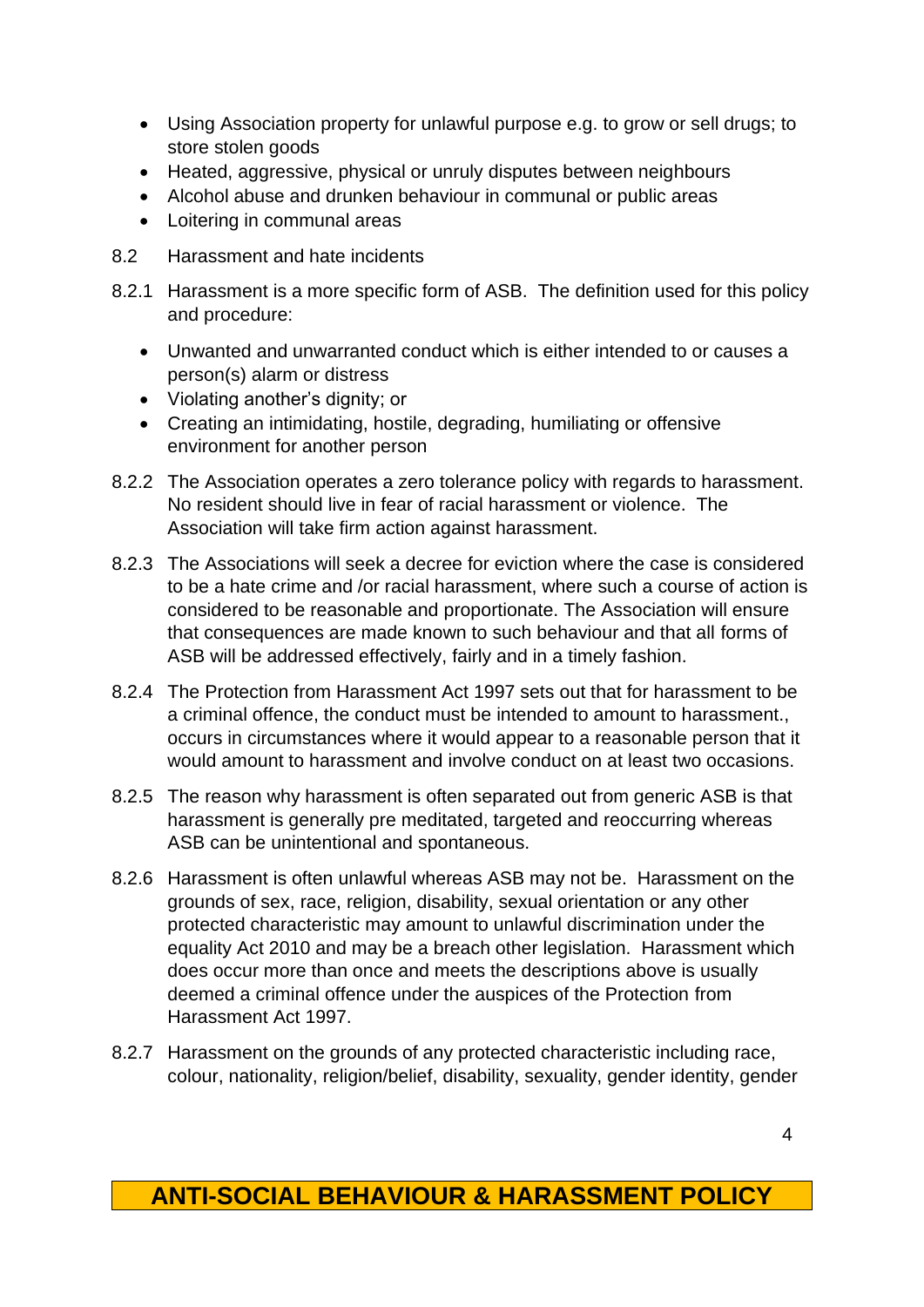or age, is dependent on the recipient's perception of the harassment. This can also be called a "hate incident". Once it is identified as harassment by the recipient, it must be investigated as such.

- 8.2.8 The Association recognises that racial harassment and hate crimes are generally under reported and will endeavour to provide advice and assistance to all tenants, owners and service users who ask.
- 8.2.9 Racist behaviour which can be defined as racial harassment includes, but is not limited to:
	- Actual and threats of physical attacks
	- Racist graffiti
	- Property damage
	- Nuisance incidents
	- Written or verbal abuse
	- Behaviour such as wearing racist badges or insignia
- 8.2.10 All hate incidents must be recorded as per procedure
- 8.3 Reports of antisocial behaviour
- 8.3.1 Complaints of ASB may be reported by
	- The victim
	- A third party, e.g. relation, employee, contractor etc
	- A specialist organisation, e.g. police, local authority etc
- 8.3.2 Anonymous complaints will also be investigated as the Association understands that there is often an indication of fear of reprisals
- 8.3.3 Incidents of ASB will be investigated if it's reported that a tenant in property owned by us, in or around the property owned by us or in the neighbourhood where the Association owns properties
- 8.3.4 The Association will accept reports of ASB in person, verbally via telephone, in writing, via emailed, text or through a third party to any employee
- 8.3.5 The Association will define ASB as either Category 1 or Category 2 depending on the seriousness of the behaviour and the impact on the victim. For Category 1 an investigation will start within one working day. For category 2 an investigation will start within 5 working days.
- 8.4 Resolving antisocial behaviour complaints
- 8.4.1 The Association will aim resolve ASB complaints within 28 calendar days.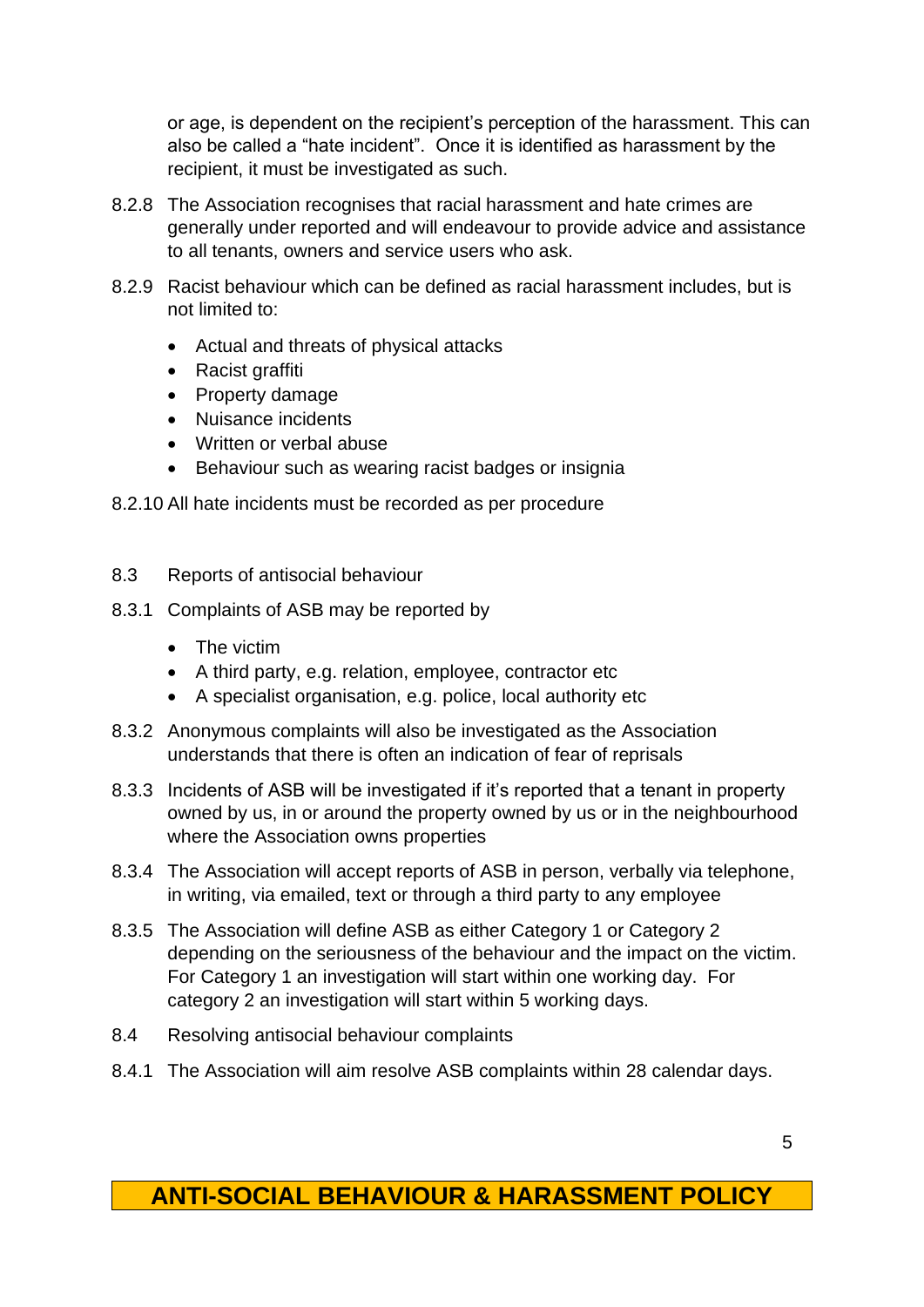- 8.4.2 All reports of ASB will be taken seriously and individuals will be provided the opportunity to discuss their concerns with an employee of the Association
- 8.4.3 The Association will remain impartial when dealing with complaints and will aim for reconciliation and harmony in the community
- 8.4.4 The Association recognises that many of the complaints we receive are more about neighbour disputes than ASB and will take a more measured approach. However, the Association recognises that this can significantly impact upon quality of life and staff will aim to promote good relations between neighbours.
- 8.4.5 Feedback regarding action taken or progress of cases, will be provided to the victims of ASB. This feedback may include advice on the limitations of our powers to deal with specific incidents or circumstances, and on the most appropriate agency to be contacted or involved.
- 8.4.6 Confidentiality of all parties involved in cases of ASB will be respected, except where an offence is disclosed and the Association has other duties such as those related to safeguarding issues, with regards to protecting children or vulnerable adults. However, it must be noted and recognised that parties involved in cases can often be identified from the nature of the complaints made.
- 8.4.7 When investigating reports of ASB, staff may approach other tenants, owners, residents or organisations to seek confirmation or corroboration of events. In cases of widespread ASB, community groups may also be involved to support initiatives.
- 8.4.8 The Association can pursue a range of non-legal measures to address ASB. These will always be pursued initially with formal legal action as a last resort, unless the offence merits legal action immediately, for instance racial harassment, hate crime, drug dealing. The decision to take legal action will rest on approval from the Housing Manager. Where legal action is taken, the Housing Manager should provide updates to the relevant committee.
- 8.4.9 Non legal preventative measures include but are not limited to:
	- Assessment of tenant needs at sign up- and subsequent visits
	- Collaborative working with tenants, residents, owners and resident groups to ensure they are aware of their responsibilities and the support they can receive
	- Having good links with partner agencies
	- Using Good Neighbourhood Agreements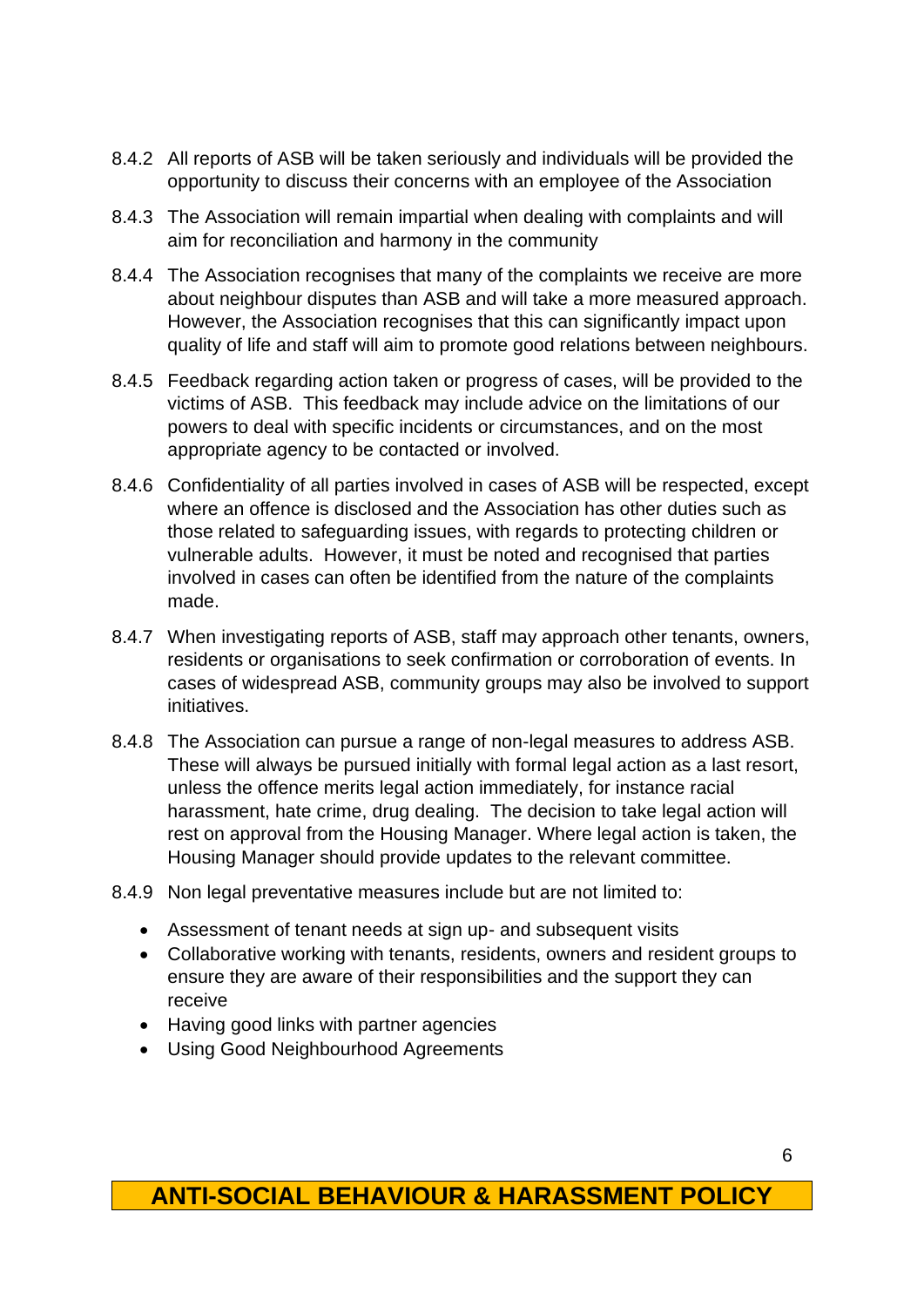8.4.10 Non legal measures include but are not limited to

- Mediation
- Tenancy support (e.g. tenancy sustainment service)
- Antisocial Behaviour Contracts
- Verbal/written warnings
- Unacceptable behaviour notice (UBNs)
- Local Authority action against noise nuisance
- Management transfers
- 8.4.11 The Association will endeavour to reach a satisfactory resolution without resorting to legal action, but there will be times when this is required. Action will be taken against the perpetrator of ASB, harassment or hate crime rather than moving the person affected by it. If the perpetrator is a tenant of the agreement.
- 8.4.12 Legal measures include:
	- Seeking compensation from the perpetrators for damage to property
	- Possession proceedings
	- ASB orders and conversion to short Scottish Secure Tenancy (SSST)
	- Refusing mutual exchange
- 8.4.13 All performance indicators and targets for ASB will be set by and reported regularly to the relevant governing bodies
- 8.5 Partnership working and information exchange
- 8.5.1 The Association is committed to partnership working to ensure that all available measures are used effectively to ASB, regardless of tenure
- 8.5.2 Local Authorities and police have a joint responsibility to prepare an ASB strategy for each area. The Association will cooperate in the preparation and implementation of strategies where invited and participate as appropriate in community initiatives
- 8.6 External service providers
- 8.6.1 When appropriate the Association will enter into service level agreements with other service providers such mediation services.
- 8.6.2 Employees will also consider referring cases to specific projects or services provided in a local setting where it is considered that this will be of benefit, such as tenancy support and family intervention
- 8.7 Identifying lead responsibility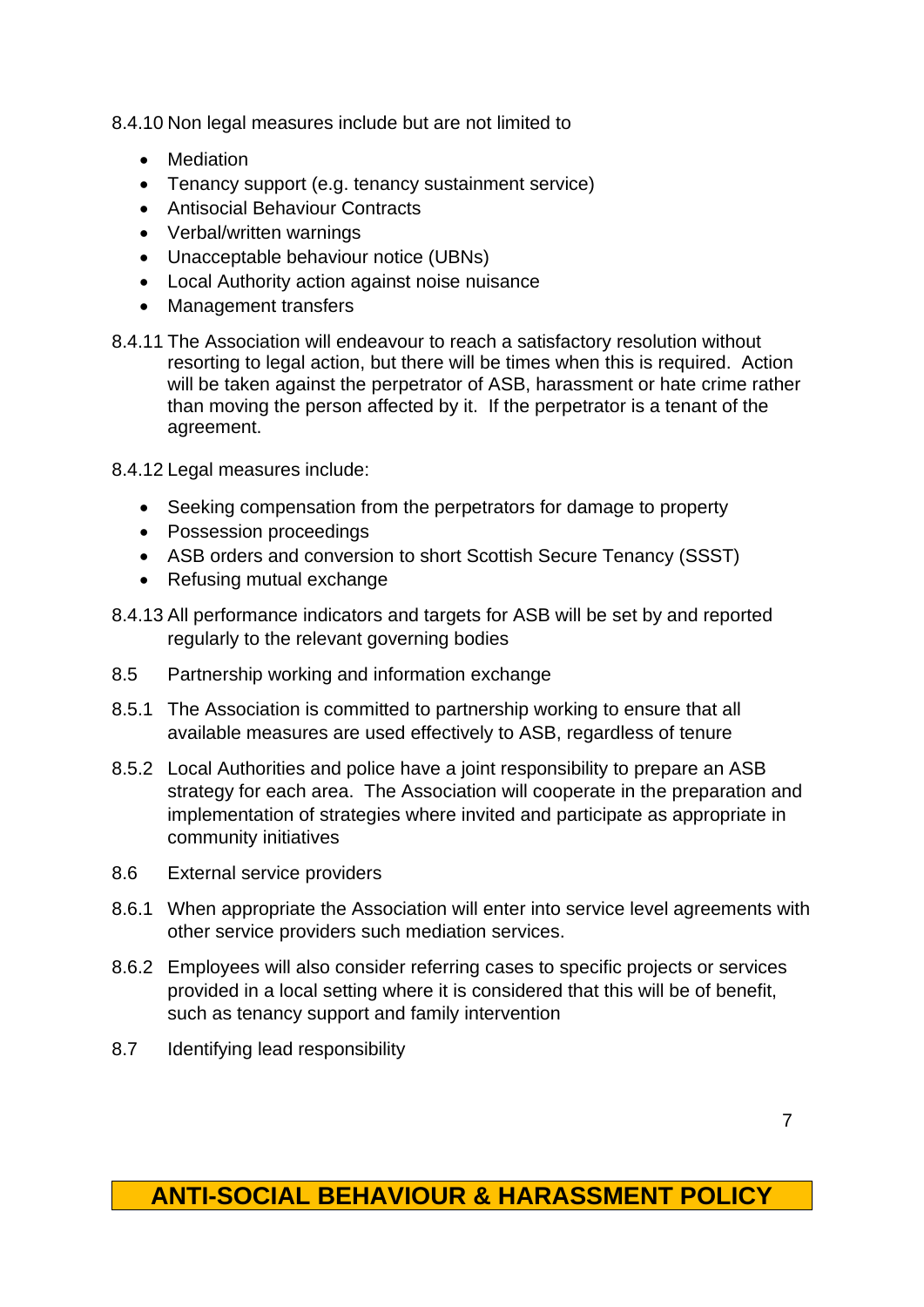- 8.7.1 The Association will normally take responsibility for investigating and dealing with reported ASB in the neighbourhoods in which our tenants and owners live. However, depending on the nature of the ASB being carried out and the identity of the alleged perpetrator it may be more appropriate for other organisations to take the lead with close liaison and support from the Association. For example:
	- Where there has been criminal damage, assault or harassment it is not usually appropriate for Association staff to lead the investigation. In these cases, employees should take advice of the other organisations involved e.g. police
	- If the case involves another council or housing association tenant, then the case may be referred to the responsible manager in that organisation's housing department
	- If the alleged perpetrator is an owner occupier or a private service user, the case may be referred to a solicitor, the police or local authority ASB team
- 8.8 Information Sharing
- 8.8.1 Information sharing protocols can be established with partner agencies who are willing. Protocols will list all the organisations involved in the sharing data, name the officers responsible for ensuring compliance, identify the information authorised to be exchanged, set out the process for exchange and agreed timescales, outline how data will be held securely, explain the reasons for sharing the data and must be signed by all the parties involved
- 8.8.2 Under section 139 of the Antisocial Behaviour (Scotland) Act 2004, any person has the power to release information to a relevant authority where it is necessary for the purpose of any measure in the 2004 Act or any piece of legislation which relates to tackling ASB. Relevant authorities are the local authority, a Chief Constable, Principal Reporter, registered social landlord or an authority or organisation administering housing benefit or providing services related to housing benefit. Section 139 also applies to the whole of the Antisocial Behaviour (Scotland) Act 2004 and other legislation which deals with ASB and its effects; it does not only apply to applications for ASBOs or eviction. This means that it includes disclosure and sharing of information to support ASB strategies, prevention and early intervention as well as legal measures.
- 8.8.3 In general terms all information received from victims and witnesses of ASB will be treated as being given to the Association in confidence. Where the Association passes on information to a relevant under the terms of section 139, the authority must be told the information is confidential and must